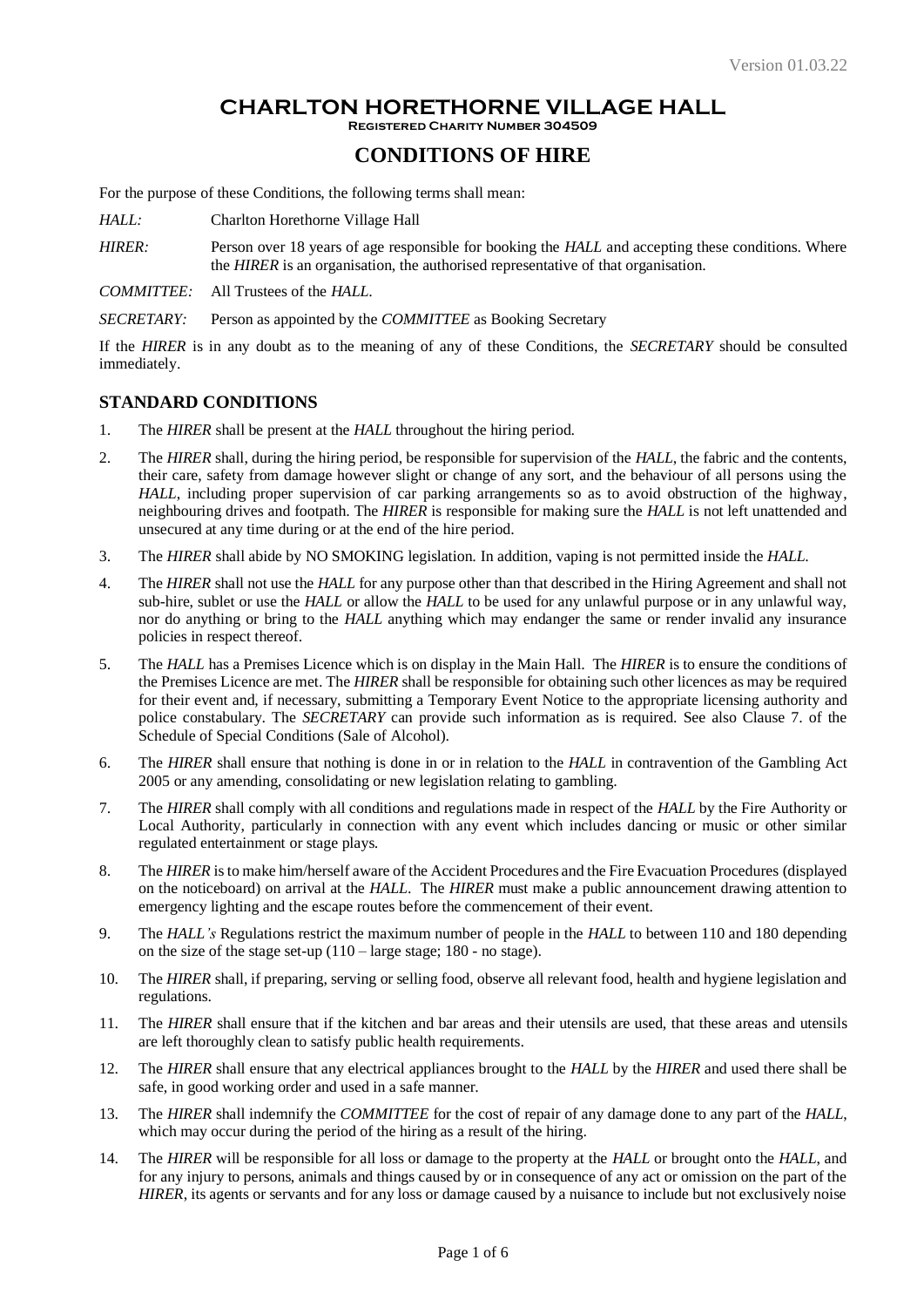and any other loss or damage caused or contributed to in the cause of or as a result of the period of hiring whatsoever and shall indemnify the *COMMITTEE* in respect of any such loss, damage or injury.

- 15. If the *HIRER* wishes to cancel the booking less than four (4) weeks before the date of the event and the *COMMITTEE* is unable to conclude a replacement booking, the question of payment or the repayment of the hire fee shall be at the discretion of the *COMMITTEE*.
- 16. The *HIRER* shall ensure that the minimum of noise is made on arrival and departure.
- 17. The *HIRER* shall ensure that no dogs except assistance dogs are brought into the *HALL*.
- 18. At the end of the hiring, in accordance with the 'exit instructions' at the entrance, the *HIRER* shall be responsible for leaving the *HALL* and surrounds in a clean and tidy condition, properly locked and secured (including all windows) unless directed otherwise, and any contents or equipment temporarily removed from their usual positions (including tables and chairs) properly replaced and safely stored, otherwise the *COMMITTEE* shall be at liberty to make an additional charge. Any equipment defects are to be logged by the *HIRER* in the Defects Log in the Bar. The *HIRER* shall report immediately, or by 10am on the day following an evening function, any damage that is sustained to the *HALL* or its contents during the period of the hire to a member of *COMMITTEE*. Damages should also be entered in the Defects Log.
- 19. The *COMMITTEE* reserves the right to cancel any hiring in the event of the *HALL* being required for use as a Polling Station for a Parliamentary or Local Government election or by-election, in which case the *HIRER* shall be entitled to a refund of any deposit or fee already paid.
- 20. In the event of the *HALL* or any part thereof being rendered unfit for the use for which it has been hired, the *COMMITTEE* shall not be liable to the *HIRER* for any resulting loss or damage whatsoever.
- 21. If a HIRER's activity involves working with children (under 18) or vulnerable adults, it is the HIRER's responsibility to ensure that only fit and proper persons have access to the children and vulnerable adults, and that they remain safe. The HIRER must assess whether their staff or volunteers need to undertake appropriate Disclosure and Barring Service (DBS) checks. Further, it is the HIRER's responsibility to ensure they have appropriate safeguarding policies and processes in place to ensure the children and vulnerable adults remain safe. All HIRERs are to make themselves aware of and abide by the *COMMITTEE's* Safeguarding Policy which is displayed on the *HALL* noticeboard*.*
- 22. The *HALL* does not have a TV Licence, so no one is permitted to watch or record live TV programmes on any channel or device, or to download or watch BBC programmes on iPlayer while in the *HALL*.

# **SCHEDULE OF SPECIAL CONDITIONS**

#### 1. **PAYMENT FOR THE HIRE**

- 1.1. The submission of a Hiring Agreement to the *SECRETARY* must be accompanied by a hire deposit. This deposit is non-returnable, except where the *HIRER* gives a minimum of four (4) weeks' notice of cancellation of the hire to the *SECRETARY*. The hire deposit payable shall be 25% of the hire fee.
- 1.2. The balance of the hire fee is payable at least 14 days prior to the date of the hire, and is non-returnable if the *HIRER* subsequently wishes to cancel the booking.
- 1.3. In addition to the hire fee and hire deposit, the *COMMITTEE* may also ask the *HIRER* for a bond of £100, which must be paid to the *SECRETARY* no less than 14 days prior to the date of the hire or in the case of block bookings no less than 14 days prior to the first date booked. The *SECRETARY* shall issue a receipt to the *HIRER* for the amount received.
- 1.4. The bond where paid less the cost of rectifying any damage referred to in Standard Conditions 13 and 14 and/or the cost of exceptional cleaning or clearing up will be repaid to the *HIRER* within 28 days of the termination of the period of hire.
- 1.5. Payment by cheque, guaranteed by a cheque card, or by BACS transfer is preferred to payment in cash. Cheques should be made payable to "Charlton Horethorne Village Hall".
- 1.6. The *COMMITTEE* reserves the right to cancel the Hiring Agreement if the *HIRER* fails to observe any of the conditions relating to payment, or if any cheque or similar instrument comprising the payment fails to be honoured by the party on which it is drawn.

## 2. **HIRE PERIOD**

- 2.1. The hiring period shall be between the times specified in the Hiring Agreement (the specified period).
- 2.2. The *HIRER* should include time required for preparation and clearing up in establishing the total period of hire.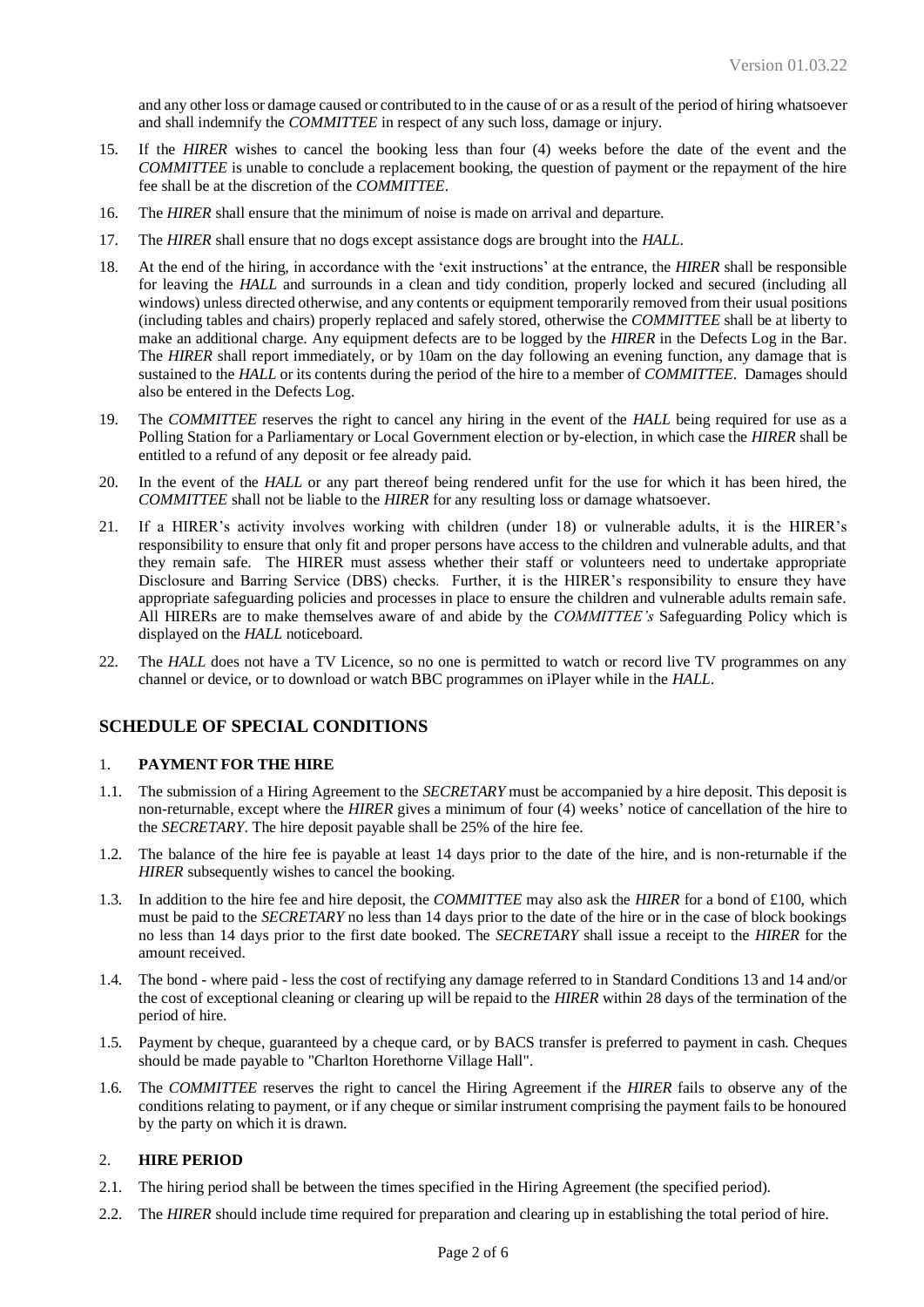- 2.3. Adequate time should be allowed at the end of events to ensure that the *HALL* may be vacated at or before the end of the hire period.
- 2.4. Any additional time outside the specified period required for preparation and/or clearing up shall only be permitted with the confirmation of the *SECRETARY* and may be subject to an additional charge calculated on a pro rata basis at the hiring rate and such additional charge shall be added to the overall hire charge or deducted from any bond held by the *COMMITTEE*.

## 3. **INSURANCE**

- 3.1. The *HIRER's* equipment and personal belongings brought into the *HALL* are not covered by the *HALL*'*s* insurance. It is the responsibility of the *HIRER* to bring this to the attention of their invitees to the *HALL*.
- 3.2. It is the responsibility of the *HIRER* to arrange adequate Public Liability Insurance cover to indemnify them and the *COMMITTEE* for their liability for death, bodily injury or damage to property arising out of their hiring of the Premises. Bouncy Castles are permitted in the *HALL* but their use is entirely at the *HIRER's* risk and the *HIRER* is responsible for ensuring there is adequate Public Liability Insurance in place; the *COMMITTEE* accepts no liability whatsoever. The *HIRER* will, on request, provide the insurance policy or other suitable evidence of cover, together with the receipt for the payment of the premium. HIRERs considering using a Bouncy Castle should note that the wooden crossbeams are 2.75m (9') above the floor.

## 4. **NOISE**

- 4.1. Any noise generated shall not be so loud as to be a public, private or statutory nuisance.
- 4.2. The Local Authority imposes conditions on the level of noise emanating from the site, so as to limit the inconvenience to adjoining residential properties. To enable these conditions to be observed the *HIRER* must ensure that those attending the function keep noise on arrival and departure to a minimum.
- 4.3. Whenever music is being played or amplification equipment is being used, all external doors are to be kept closed and windows are to be opened the minimum amount consistent with providing adequate ventilation. The sound should always be unobtrusive when standing outside the hall.
- 4.4. If the Village Hall's sound system is to be used then the *HIRER* is responsible for receiving instruction and collecting the key to the sound system. The *HIRER* must also ensure the volume of the speakers is kept to reasonable levels up to 10:30pm and at low levels after that time.

## 5. **EMERGENCIES**

- 5.1. The *HIRER* and/or other responsible persons present should be conversant with the location of first aid and fire fighting equipment and the procedures for emergency evacuation of the *HALL* (which are clearly displayed at several points within the *HALL*). Such persons should do their best to ensure a complete, safe and orderly evacuation in the event of emergency.
- 5.2. Any accidents which occur during the period of the hiring are to be logged by the *HIRER* in the Accident Record Book, held in the Bar.

## 6. **PARKING**

6.1. The HIRER is responsible for supervision of car-parking arrangements so as to avoid obstruction of the highway and the footpath, and for ensuring that vehicles are parked orderly and lawfully and do not obstruct any other areas within the vicinity of the HALL or inconvenience residents in adjoining properties or other road users or pedestrians.

#### 7. **SALE AND/OR CONSUMPTION OF ALCOHOL**

- 7.1. The Premises Licence for the *HALL* includes the sale and/or consumption of alcohol and hiring of the Premises can, at the discretion of the *COMMITTEE*, be included under this Licence. However, it is *COMMITTEE* policy not to grant such permission in the event of hiring the premises for young persons' birthday parties or wedding receptions where alcohol is to be sold. In those circumstances, and any other where permission is not granted, the *HIRER* is required to submit a Temporary Event Notice to the appropriate licensing authority. The Temporary Event Notice shall also include permission for regulated entertainment.
- 7.2. Any *HIRER* allowing the sale and/or consumption of alcohol must comply with the Licensing Act 2003, the requirements of Clauses 7.3 and 7.4 below, and the conditions of Premises Licence on the noticeboard. In addition, Appendix 1 (Application for a Licensed Bar) is required to be completed for inclusion in the Hiring Agreement for any event at which alcohol is sold.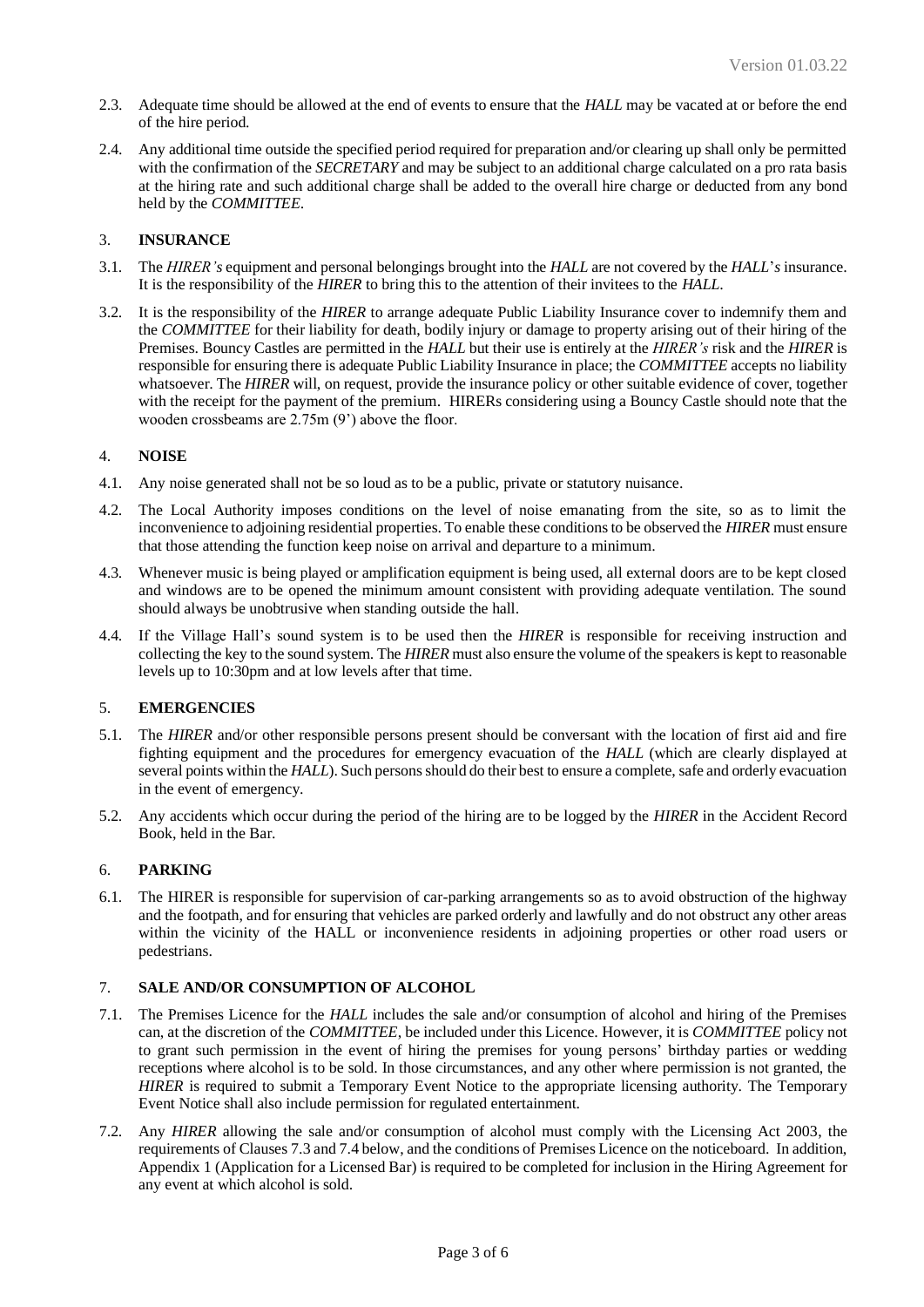- 7.3. The *HIRER* shall ensure that, to avoid disturbance to the neighbours of the *HALL* and avoid violent or criminal behaviour, care shall be taken to avoid excessive consumption of alcohol. Drunk and disorderly behaviour shall not be permitted either on the premises or in the immediate vicinity. Alcohol shall not be purchased or consumed by any person under the age of 18 or suspected of being under the age of 18<sup>1</sup> . It is the responsibility of the *HIRER* (or person duly authorised by the *HIRER* – see App 1) to check the age and identity of anyone suspected of being under the age of 25; photographic evidence will be required and only passports, driving licences and cards bearing the Proof of Ages Standards Scheme (PASS) Hologram should be accepted. Care should be taken to ensure that alcohol is not acquired or purchased by anyone over the age of 18 for consumption by another person under the age of 18. In accordance with the Premises Licence, no alcohol is to be sold after 11.00pm. Extensions on New Year's Eve may be negotiated with the *SECRETARY*.
- 7.4. Any person suspected of being drunk, under the influence of drugs or who is behaving in a violent or disorderly way shall be required to leave the premises. No illegal drugs may be brought onto the premises.

## 8. **WI-FI – TERMS AND CONDITIONS OF USE**

8.1 All users of the *HALL's* W-Fi service are bound by the provisions, terms and conditions set out in the Wi-Fi Terms and Conditions of Use, which are pinned to the noticeboard in the main hall and availabl[e here.](https://www.dropbox.com/s/krtc49o7fck6u7w/CHVH%20Wi-Fi%20Terms%20and%20Conditions%20of%20Use%20V1%20-%207%20Jul%2021.pdf?dl=0)

#### 9. **SUNDRY ITEMS**

- 9.1. All users of the *HALL* are responsible for safeguarding their own personal effects or other property and all such items brought into the *HALL* shall be placed and/or used there entirely at the owner's risk. This also includes any vehicles parked in the vicinity of the *HALL*.
- 9.2. Posters, handbills and the like which advertise future events may not be affixed by the *HIRER* to any part of the *COMMITTEE'S* property without prior permission. Arrangements may however be made with the *SECRETARY*  for their display, subject to suitable space being available.
- 9.3. All equipment, goods or appliances and decorations brought to the *HALL* for use during the period of hire shall be removed at the end of that period. Storage of equipment at the *HALL* prior to and after the hiring is possible, but only with the permission of the *COMMITTEE* (through the *SECRETARY*). No inflammable material is to be stored at the HALL by the *HIRER*.
- 9.4. All refuse resulting from the hire shall be removed from the *HALL* by the *HIRER*. Any spillage is to be cleared up immediately by the *HIRER*.
- 9.5. The *HIRER* is to ensure that only responsible adults use the stepladders and that they comply with the guidance held in the H&S Folder in the Bar.
- 9.6. The *COMMITTEE* reserves the right to refuse any application for hire without stating its reasons for doing so.
- 9.7. The *COMMITTEE* reserves the right to cancel the Hiring Agreement at any time, or to prohibit the continuance of an event, if it considers that the *HIRER* has failed to comply with any of the Conditions of Hire, or that continuance of the event is undesirable. In such circumstances the *HIRER* shall forfeit the whole of the fees paid for the hire, and the *COMMITTEE* shall not be liable for any payment in respect of any actual or presumed loss of profit or for any other cause.
- 9.8. Members of the *COMMITTEE*, or persons authorised by them, shall have the right of free and unimpeded entry to the *HALL* at all times.
- 9.9. Fireworks of any type or design are strictly prohibited from being used inside the *HALL* or within the *HALL's* grounds at any time.

#### 10. **ALTERATIONS TO CONDITIONS**

- 10.1. The *COMMITTEE* reserves the right to make alterations to any of the Conditions of Hire from time to time and at its own discretion.
- 10.2. The *COMMITTEE* may give two (2) days' notice if it believes the hiring to a particular *HIRER* is not in the best interests of the *COMMITTEE*. The return of any deposit paid by the *HIRER* will be the limit of any financial recompense.

#### **Appendix**:

1. Licensed Bar Application.

<sup>&</sup>lt;sup>1</sup> The exception is for 16 or 17 year olds who may drink beer, wine or cider with a meal when accompanied by someone over the age of 18.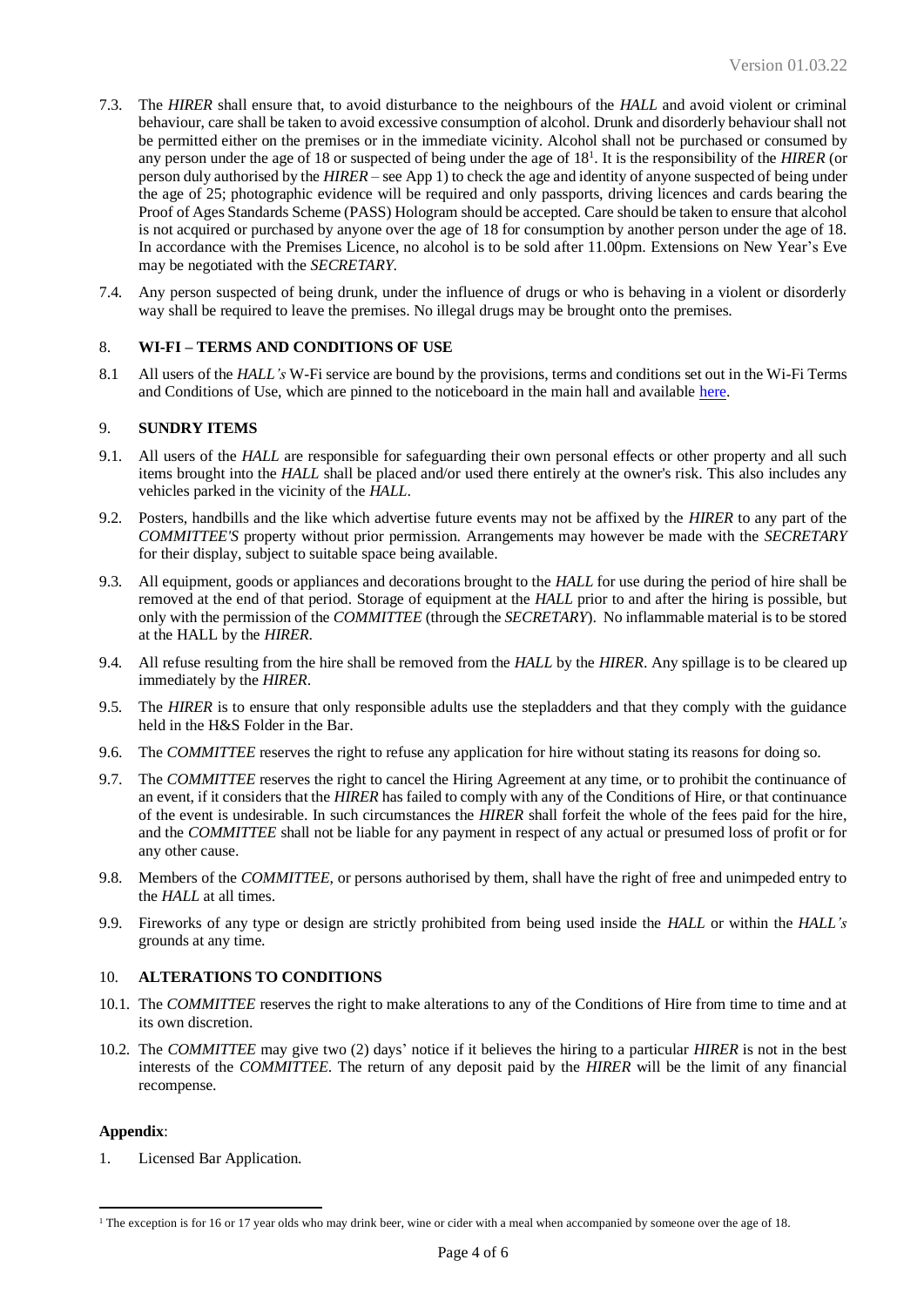# APPENDIX 1

# **APPLICATION FOR A LICENSED BAR TO BE PROVIDED AT AN EVENT AT CHARLTON HORETHORNE VILLAGE HALL**

I hereby apply to Charlton Horethorne Village Hall Committee for authorisation of the sale of alcohol under The Legislative Reform (Supervision of Alcohol Sales in Church and Village Halls) Order 2009 as detailed below and agree to the £15.00 fee:

| Date(s)   |                      |                                           |                                                                                                                                                                                                                                                                                                                                                                  | Time(s)  |                  |       |          |          |
|-----------|----------------------|-------------------------------------------|------------------------------------------------------------------------------------------------------------------------------------------------------------------------------------------------------------------------------------------------------------------------------------------------------------------------------------------------------------------|----------|------------------|-------|----------|----------|
|           | Description of Event |                                           |                                                                                                                                                                                                                                                                                                                                                                  |          |                  |       |          |          |
|           |                      |                                           | Persons to be authorised to sell alcohol in accordance with the Licensing Act 2003                                                                                                                                                                                                                                                                               |          |                  |       |          |          |
|           |                      |                                           |                                                                                                                                                                                                                                                                                                                                                                  |          |                  |       |          |          |
| Location: | Main Hall:           | Yes / No                                  | Stage Room:                                                                                                                                                                                                                                                                                                                                                      | Yes / No | Bar:<br>Yes / No |       | Kitchen: | Yes / No |
|           |                      | Premises Licence (extract below):         | Signed by the person named in Clause 1 of the Hiring Agreement (or duly authorised by the person or organisation<br>named in Clause 1), who hereby agrees to be present throughout the hiring and to comply with the provisions of the<br>Conditions of Hire (extract below) and $-$ as the Responsible Person $-$ to comply with the requirements of the Hall's |          |                  |       |          |          |
| Name:     |                      |                                           | Signature:                                                                                                                                                                                                                                                                                                                                                       |          |                  | Date: |          |          |
|           |                      | To be completed by the Booking Secretary: |                                                                                                                                                                                                                                                                                                                                                                  |          |                  |       |          |          |
|           |                      |                                           | We hereby agree to authorise the persons named above to sell alcohol at the event described above on the date(s), at<br>the time(s) and in the location(s) specified above. Signed on behalf of the Village Hall Committee:                                                                                                                                      |          |                  |       |          |          |

Name: Signature: Signature: Position Held: Date: Date: \_\_\_\_\_\_\_\_\_\_\_\_\_\_\_\_\_\_\_\_\_\_\_\_\_\_\_\_\_\_\_\_\_\_\_\_\_\_\_\_\_\_\_\_\_\_\_\_\_\_\_\_\_\_\_\_\_ \_\_\_\_\_\_\_\_\_\_\_\_\_\_\_\_\_\_\_\_\_\_\_\_\_\_\_\_\_ \_\_\_\_

## **CHVH Conditions of Hire – extract:**

#### 7. **SALE AND/OR CONSUMPTION OF ALCOHOL**

- 7.1. The Premises Licence for the *HALL* includes the sale and/or consumption of alcohol and hiring of the Premises can, at the discretion of the *COMMITTEE*, be included under this Licence. However, it is *COMMITTEE* policy not to grant such permission in the event of hiring the premises for young persons' birthday parties or wedding receptions where alcohol is to be sold. In those circumstances, and any other where permission is not granted, the *HIRER* is required to submit a Temporary Event Notice to the appropriate licensing authority. The Temporary Event Notice shall also include permission for regulated entertainment.
- 7.2. Any *HIRER* allowing the sale and/or consumption of alcohol must comply with the Licensing Act 2003, the requirements of Clauses 7.3 and 7.4 below, and the conditions of Premises Licence on the noticeboard. In addition, Appendix 1 (Application for a Licensed Bar) is required to be completed for inclusion in the Hiring Agreement for any event at which alcohol is sold.
- 7.3. The *HIRER* shall ensure that, to avoid disturbance to the neighbours of the *HALL* and avoid violent or criminal behaviour, care shall be taken to avoid excessive consumption of alcohol. Drunk and disorderly behaviour shall not be permitted either on the premises or in the immediate vicinity. Alcohol shall not be purchased or consumed by any person under the age of 18 or suspected of being under the age of 18<sup>2</sup> . It is the responsibility of the *HIRER* (or person duly authorised by the *HIRER* – see App 1) to check the age and identity of anyone suspected of being under the age of 25; photographic evidence will be required and only passports, driving licences and cards bearing the Proof of Ages Standards Scheme (PASS) Hologram should be accepted. Care should be taken to ensure that alcohol is not acquired or purchased by anyone over the age of 18 for consumption by another person under the age of 18. In accordance with the Premises Licence, no alcohol is to be sold after 11.00pm. Extensions on New Year's Eve may be negotiated with the *SECRETARY*.
- 7.4. Any person suspected of being drunk, under the influence of drugs or who is behaving in a violent or disorderly way shall be required to leave the premises. No illegal drugs may be brought onto the premises.

<sup>&</sup>lt;sup>2</sup> The only exception is for 16 or 17 year olds who may drink beer, wine or cider with a meal when accompanied by someone over the age of 18.